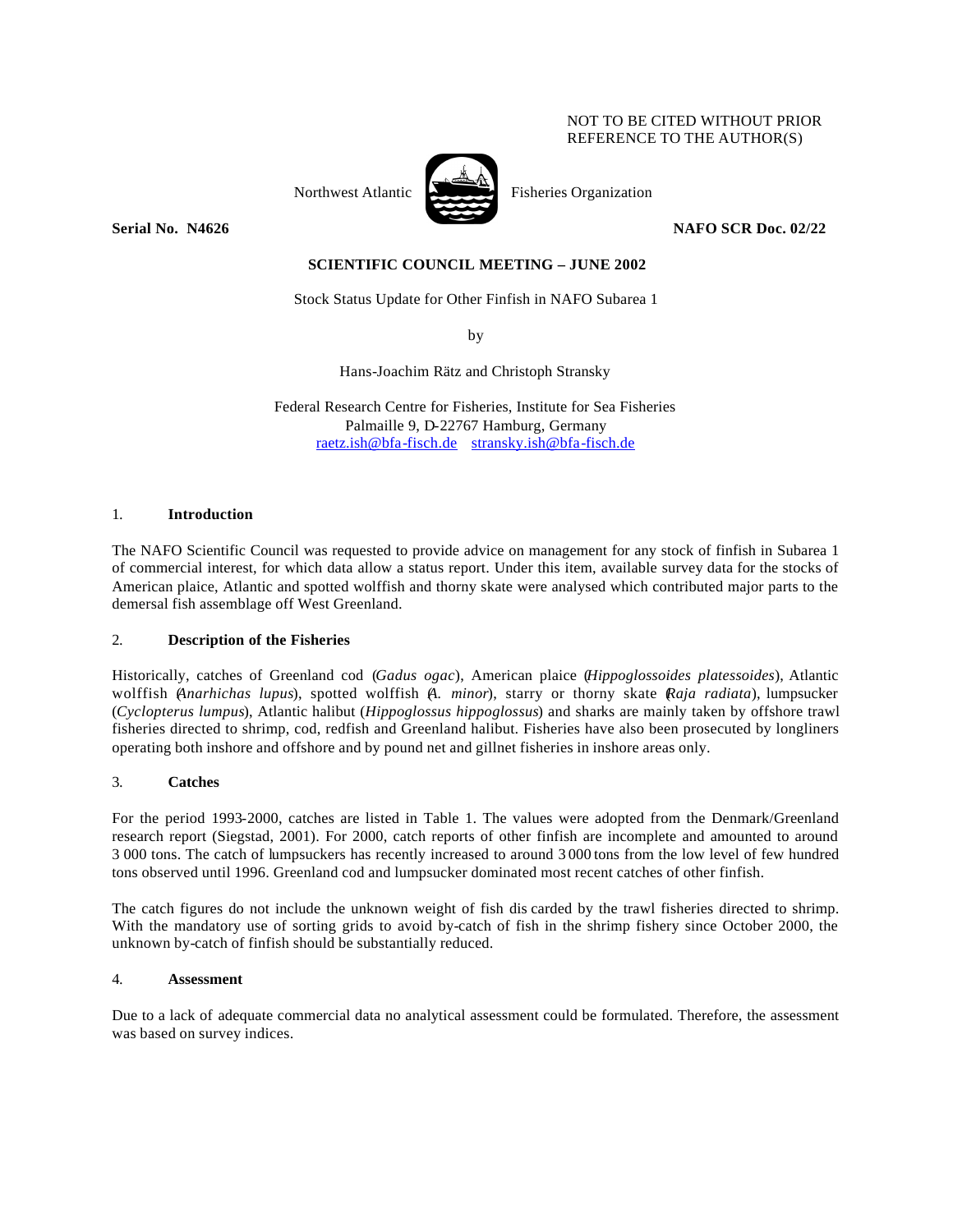### 4.1. **Input Data**

### 4.1.1. **Commercial fishery data**

No data on CPUE, length and age composition of the catches were available. Length frequencies derived from the Greenland shrimp survey revealed that the shrimp trawl was capable of catching all predominant fish sizes (Engelstoft and Jørgensen, 2002). There was no updated information on by-catch in the shrimp fishery available.

### 4.1.2. **Survey data**

*EU-German groundfish survey*. Annual abundance and biomass indices were derived from stratified-random bottom trawl surveys commencing in 1982. These surveys covered the areas from the 3-mile limit to the 400 m isobath of Div. 1B to 1F, and were primarily designed for cod as target species (Rätz *et al*., 2002). Biomass estimates for American plaice, Atlantic wolffish, spotted wolffish, and thorny skate remained severely depleted after severe declines until 1991 (Fig. 1). Recently, some stocks have shown increased recruitment, which did not yet result in a significant increase in the mature biomass, i.e. American plaice, Atlantic wolffish (Fig. 2 and 3).

*Greenland-Japan and Greenland deep-sea surveys.* During 1987-95, cooperative trawl surveys directed to Greenland halibut and roundnose grenadier have been conducted on the continental slope in Div. 1A-1D at depths between 400 and 1 500 m. This deep-water survey was discontinued in 1996 but conducted again since 1997 by Greenland with another vessel and changed gear (Jørgensen, 2002). However, 1997 and 1998 estimates of biomass indices for American plaice were very low and amounted to 137 and 136 tons, respectively (Fig. 1).

*Greenland bottom trawl survey using a shrimp gear*. Since 1988, a shrimp survey was conducted by Greenland covering the Div. 1A to 1F down to 600 m depth (Engelstoft and Jørgensen, 2002). Due to changes in survey strategy and sampling of fish, determinations of abundance and biomass indices and length composition were considered comparable since 1992. Abundance and biomass indices of American plaice, Atlantic wolffish, and spotted wolffish were very low without a trend (Fig. 1). Thorny skates were mainly distributed in northern strata with big areas causing higher abundance and biomass estimates. Juveniles as derived from length measurements dominated the stocks mentioned.

### 4.2. **Estimation of parameters**

American plaice SSB was derived from German length disaggregated abundance indices to which a length-maturity ogive was applied (Rätz and Lloret, 1999). During 1982-91, the SSB decreased drastically to depletion without a significant increase since then (Fig. 2). Recruitment is presented as abundance of small fish 15-20 cm representing age group 5 and is indicated to have increased to the average level since 1997. Indications for reduced probability of recruitment at low SSB can be derived from the recruitment-SSB plot (Fig. 2).

The estimation of Atlantic wolfish SSB and recruitment was performed in the same manner as for American plaice, i.e. using a length-maturity ogive and fish of 15-20 cm representing 3 year old recruits (Möller and Rätz, 1999). Since 1982, the SSB decreased drastically and remains severely depleted since the early-1990s (Fig. 3). In contrast, recruitment increased almost continuously over the time series but varied considerably since 1995. However, the abundant recruits did not contribute significantly to the SSB (Fig. 3).

# 4.3. **Reference points**

Due to a lack of appropriate data, proposals of any limit or buffer reference points for fishing mortality or spawning stock biomass for American plaice, Atlantic wolffish, spotted wolffish, and thorny skate in Subarea 1 are impossible. Nevertheless, the recently depleted spawning stocks as derived from survey results are considered far below appropriate levels of B<sub>lim</sub>.

#### 4.4. **Management considerations**

Despite gradually increasing recruitment since the 1990s no increase in Atlantic wolffish SSB has been observed. The average recruitment of American plaice has not yet resulted in any increase in SSB. Both spotted wolffish and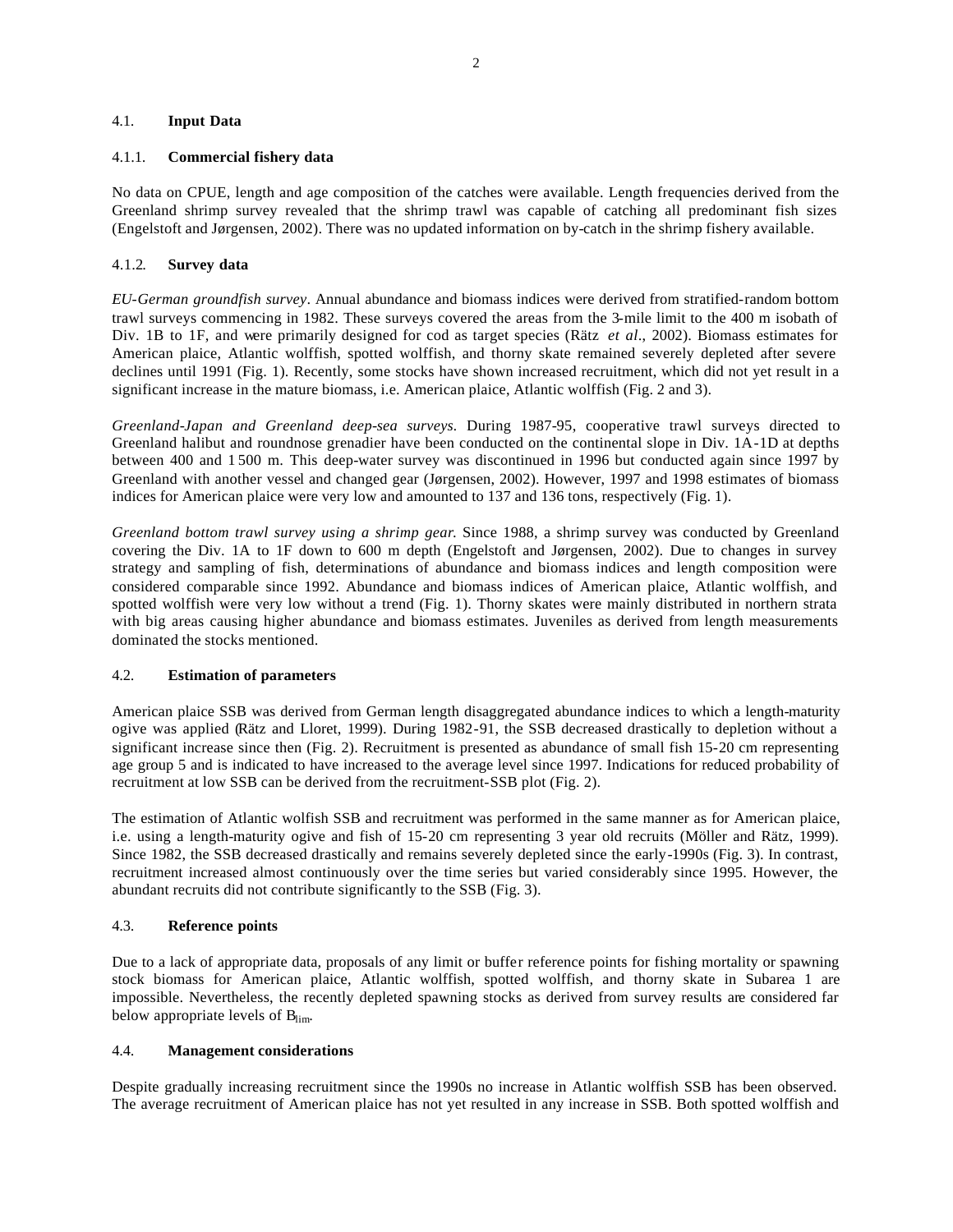thorny skates have exhibited declines since the 1980s and the biomass indices remained at very low levels in 2001. Based on the above STACFIS has concluded that the status of these stocks remains severely depleted.

Taking the poor stock status of American plaice, Atlantic wolffish, spotted wolffish and thorny skate into account, even low amounts of fish taken and discarded by the shrimp fishery might be sufficient to retard the recovery potential of these stocks. The continued failure of the recruits to rebuild the spawning stocks indicate high mortality rates in excess of the sustainable level. The probability of stock recovery would be enhanced by minimizing the bycatch of finfish in SA1 to the lowest possible level. With the mandatory use of sorting grids to avoid by-catch of fish in the shrimp fishery since October 2000, the unknown by-catch of finfish should be substantially reduced.

There should be no directed fishery for American plaice, Atlantic and spotted wolfish and thorny skate in Subarea 1 and by-catches in other fisheries should be reduced to the minimum level possible.

#### **References**

- Engelstoft, J. J. and O. A. Jørgensen, 2002. Biomass and Abundance of Demersal Fish Stocks off West Greenland Estimated from the Greenland Shrimp Survey, 1988-2000. NAFO SCR Doc., announced for the NAFO Scientific Council Meeting in June 2002
- Jørgensen, O. A. 2002. Survey for Greenland Halibut in NAFO Divisions 1C-1D, 2000. NAFO SCR Doc., announced for the NAFO Scientific Council meeting in June 2002
- Möller, V. and H.-J. Rätz 1999. Assessment of Atlantic Wolffish (*Anarhichas lupus* L.) off West and East Greenland, 1982-98. NAFO SCR Doc. 99/37, Ser. No. N4095, 14 pp.

Rätz, H.-J. and J. Lloret 1999. Assessment of American plaice (*Hippoglossoides platessoides*) in NAFO Subarea 1 and ICES Div. XIVb Based on Survey Indices, 1982-98. NAFO SCR Doc. 99/21, Ser. No. N4071, 11 pp.

Rätz, H.-J., M. Stein and C. Stransky. 2002. German Research Report for 2001. NAFO SCS Doc., announced for the NAFO Scientific Council meeting in June 2002

Siegstad, H. 2001. Denmark/Greenland Research Report for 2000. NAFO SCS Doc. 01/21, Ser. No. N4412: 1-7.

| Nominal reported catches (tons) are as follows: |         |         |         |         |         |         |                   |                   |
|-------------------------------------------------|---------|---------|---------|---------|---------|---------|-------------------|-------------------|
| <b>Species</b>                                  | 1993    | 1994    | 1995    | 1996    | 1997    | 1998    | 1999 <sup>1</sup> | 2000 <sup>1</sup> |
| Greenland cod                                   | 1896    | 1854    | 2 5 2 6 | 2 1 1 7 | 729     | 1 7 1 7 | 1 899             |                   |
| Wolffishes                                      | 157     | 100     | 51      | 47      | 68      | 30      | 26                | 37                |
| Atlantic halibut                                | 43      | 38      | 23      | 34      | 22      | 22      |                   | 9                 |
| Lumpsucker                                      | 246     | 607     | 447     | 425     | 1 1 5 8 | 2 1 4 3 | 3 0 5 7           | 3 0 0 0           |
| <b>Sharks</b>                                   | 10      | 34      | 46      | 135     |         |         |                   |                   |
| Non-specified finfish                           | 411     | 643     | 618     | 609     | 1 269   | 588     |                   |                   |
| Sum                                             | 2 7 6 3 | 3 2 7 6 | 3 7 1 1 | 3 3 6 7 | 4 2 4 6 | 4 500   | 4983              | 3 046             |

Table 1. Official annual nominal catches of other finfish in Subarea 1 (Siegstad, 2001).

<sup>1</sup> Provisional.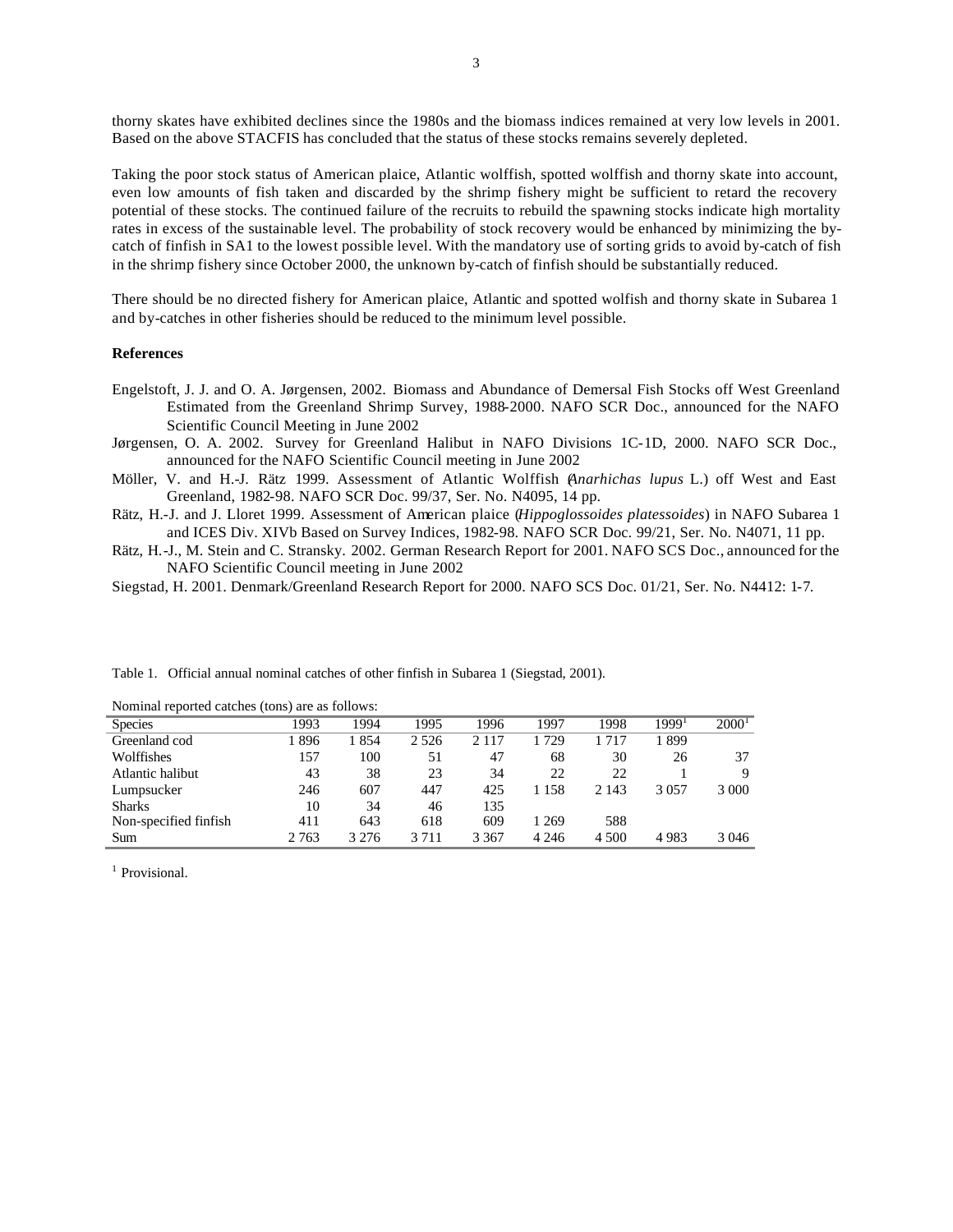

Fig. 1. Finfish in Subarea 1: Estimates of biomass indices from German groundfish surveys and the Greenland shrimp/groundfish survey for American plaice, spotted and Atlantic wolffish and thorny skate.



Fig. 2. American plaice Subarea 1: SSB and recruitment indices as derived from the German groundfish survey.